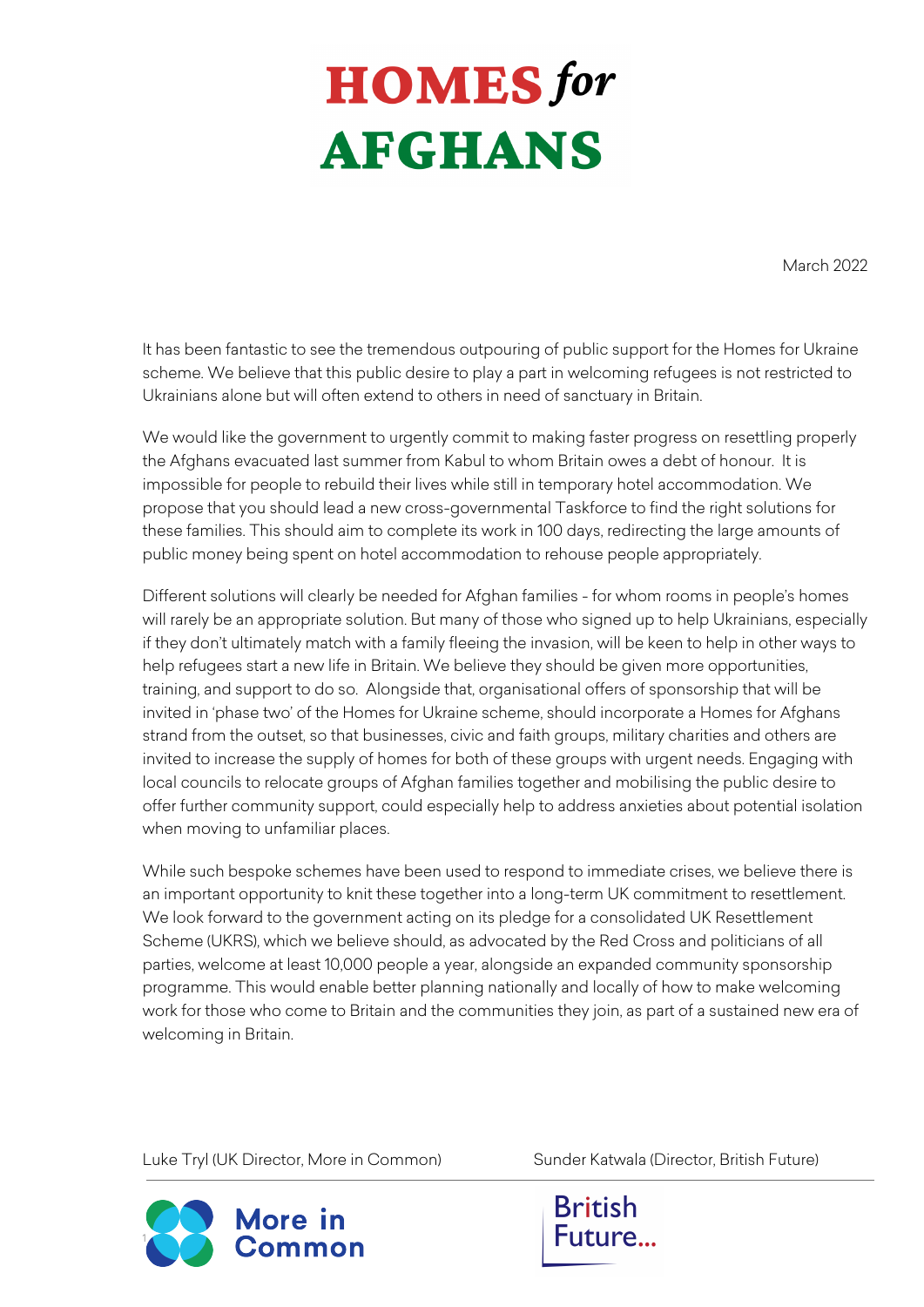## **HOMES** for **AFGHANS**

Robert Buckland MP (Conservative) Damian Green MP (Conservative) Johnny Mercer MP (Conservative) Caroline Nokes MP (Conservative) Dan Jarvis MP (Labour) Jon Cruddas MP (Labour) Wendy Chamberlain MP (Liberal Democrat Chief Whip) Tim Farron MP (Liberal Democrat) Liz Saville Roberts MP (Plaid Cymru) Baroness Morgan of Cotes (Conservative) Lord Wei (Conservative) Lord Purvis of Tweed (Liberal Democrat) Baroness Smith of Newnham (Liberal Democrat) Rory Stewart, former Secretary of State for International Development Dr Julian Huppert, former MP for Cambridge and former Chair of the All-Party Group on Refugees Sophie Walker, former Reuters journalist and Women's Equality Party (WEP) leader Krish Kandiah, Sanctuary Foundation Jill Rutter, British Future Will Somerville, University of Sheffield Zehra Zaidi, Action for Afghanistan and We Too Built Britain Jo Broadwood, Belong, the Cohesion and Integration Network Muniya Barua, London First Brad Blitz, University College London Dr Sara de Jong, Sulha Alliance Chris Duckett, independent human rights consultant Bobby Duffy, Kings College London Darren Ferguson, Beyond Skin Professor Rob Ford, University of Manchester Dilwar Hussain, New Horizons in British Islam Julia Goldsworthy, The Depolarization Project Gwen Hines, Save the Children Indy Johar, Dark Matter Labs Daniel Korski, Welcoming Committee for Hong Kongers Sarah Magill, Azadi Charity Katherine Mulherm Action for Afghanistan and Restitution Sanam Naraghi-Anderlini MBE, LSE and the International Civil Society Action Network (ICAN) Olga Onuch, University of Manchester Dr Neelam Raina, Middlesex University, London. Jenni Regan, IMIX Jonathan Rutherford, Labour Together Katherine Schofield, International Campaign for Afghanistan's Musicians Mirwaiss Sidiqi, International Campaign for Afghanistan's Musicians Cayenna Ponchione-Bailey, International Campaign for Afghanistan's Musicians Dr Jawed Sadiqi, Daanish Foundation UK Julie Siddiqi MBE, Together We Thrive Dr Sunny Singh, London Metropolitan University Shailesh Solanki, Asian Media Group Enver Solomon, Refugee Council